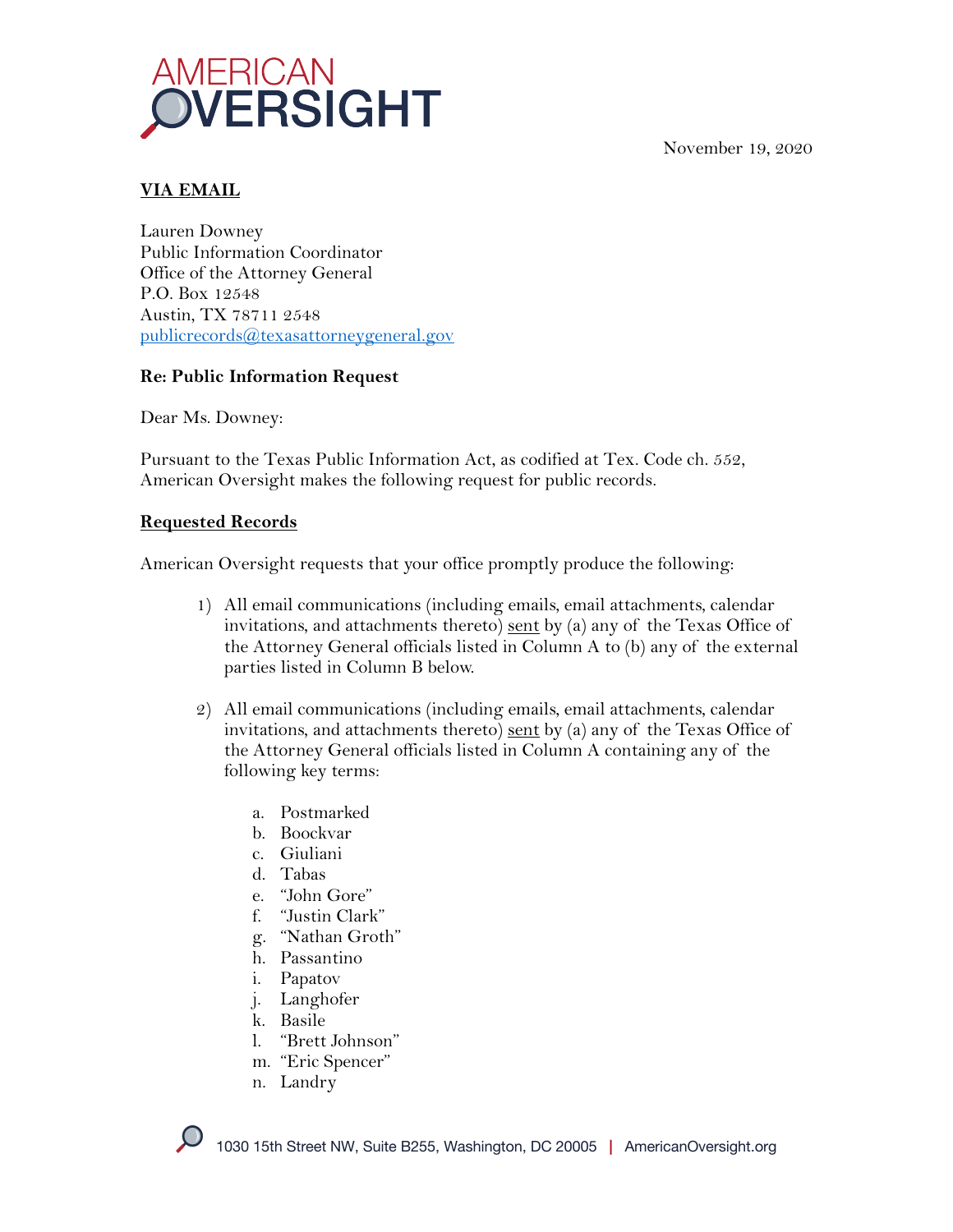- o. RAGA
- p. MAGA
- q. Trump
- r. POTUS
- s. "election fraud"
- t. "election integrity"

| Column A: Office of the Attorney |                                   | <b>Column B: External Parties</b> |                                    |
|----------------------------------|-----------------------------------|-----------------------------------|------------------------------------|
| <b>General Officials</b>         |                                   |                                   |                                    |
| 1.                               | Ken Paxton, Attorney General,     | $i$ .                             | Anyone communicating from an       |
|                                  | or anyone communicating on his    |                                   | email address ending in            |
|                                  | behalf (such as an assistant or   |                                   | @donaldtrump.com,                  |
|                                  | scheduler)                        |                                   | @donaldjtrump.com,                 |
| $\ddot{\text{ii}}$ .             | Jeff Mateer, Former First         |                                   | @trumpvictory.com, or              |
|                                  | <b>Assistant Attorney General</b> |                                   | @trumporg.com                      |
| $\rm iii.$                       | Brent Webster, First Assistant    | ii.                               | John Gore, Alex Popatov, or        |
|                                  | <b>Attorney General</b>           |                                   | anyone communicating from an       |
| iv.                              | Katherine Cary, Chief of Staff    |                                   | email address ending in            |
| V.                               | Blake Brickman, Deputy            |                                   | @jonesday.com                      |
|                                  | Attorney General of Policy and    | iii.                              | Justin Clark, Nathan Groth, Stefan |
|                                  | Strategic Initiatives             |                                   | Passantino, or anyone              |
| vi.                              | Ryan Fisher, Director of          |                                   | communicating from an email        |
|                                  | Intergovernmental Relations       |                                   | address ending in                  |
| vii.                             | Lesley French, General Counsel    |                                   | @michaelbest.com                   |
| viii.                            | Amanda Sanders, Outreach          | iv.                               | Kory Langhofer, Thomas Basile, or  |
|                                  | Director                          |                                   | anyone communicating from an       |
| ix.                              | Jonathan White, or any other      |                                   | email address ending in            |
|                                  | person serving as Chief of the    |                                   | @statecraftlaw.com                 |
|                                  | <b>Election Fraud Section</b>     | V.                                | Brett Johnson, Eric Spencer, or    |
|                                  |                                   |                                   | anyone communicating from an       |
|                                  |                                   |                                   | email address ending in            |
|                                  |                                   |                                   | @swlaw.com                         |
|                                  |                                   | vi.                               | Anyone communicating from an       |
|                                  |                                   |                                   | email address ending in @gop.com,  |
|                                  |                                   |                                   | @rnchq.com, @wisgop.org, or        |
|                                  |                                   |                                   | @wisgop.info                       |
|                                  |                                   | vii.                              | Jason Stuckey (including, but not  |
|                                  |                                   |                                   | limited to, at                     |
|                                  |                                   |                                   | jstuckey@bricker.com)              |
|                                  |                                   | viii.                             | Jason Torchinsky (including, but   |
|                                  |                                   |                                   | not limited to, at                 |
|                                  |                                   |                                   | jtorchinsky@hvjt.law)              |
|                                  |                                   | ix.                               | Tom Fitton or anyone               |
|                                  |                                   |                                   | communicating from an email        |
|                                  |                                   |                                   | address ending in                  |
|                                  |                                   |                                   | @judicialwatch.org                 |
|                                  |                                   | х.                                | Catherine Engelbrecht or anyone    |
|                                  |                                   |                                   | communicating from an email        |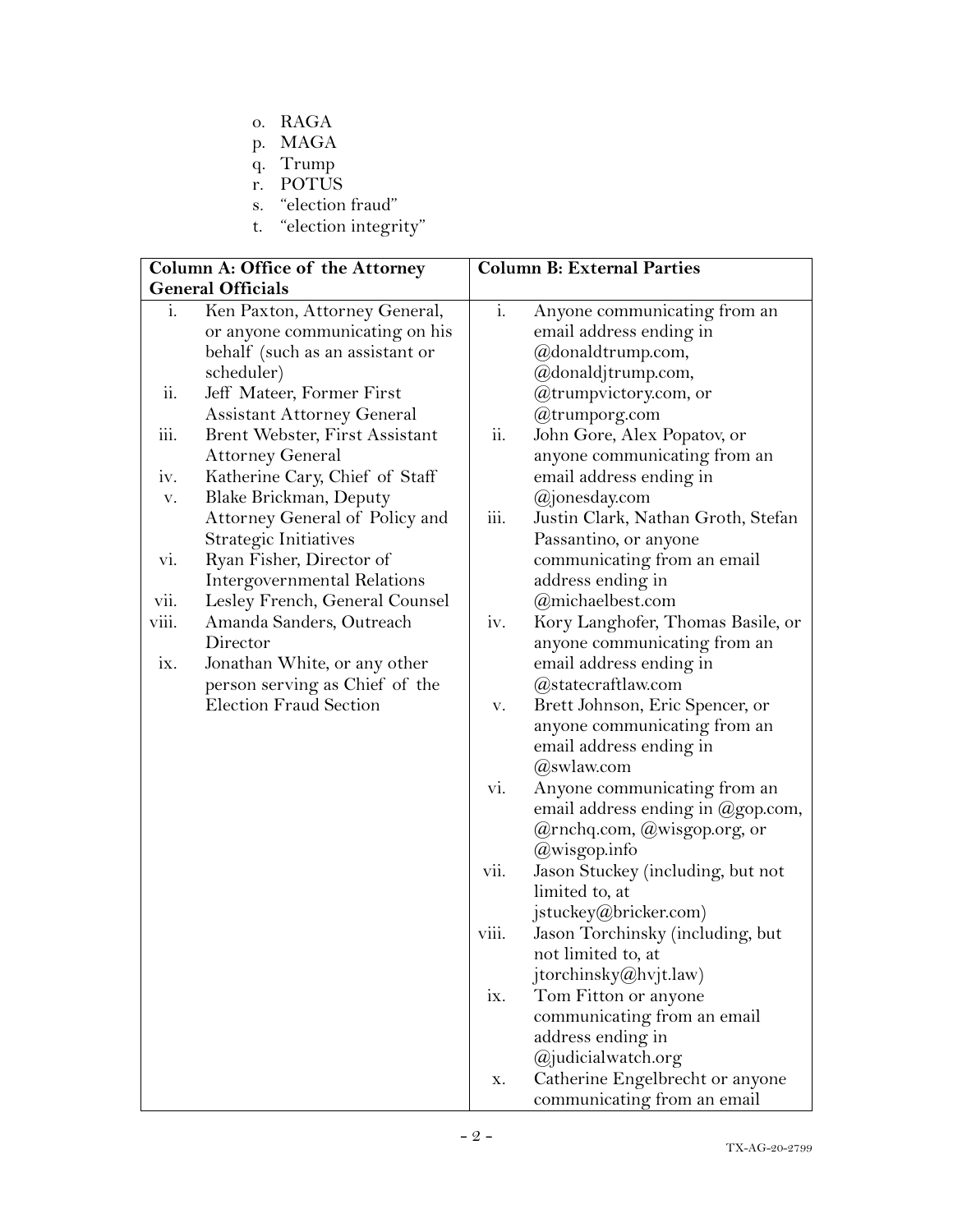|        | address ending in                  |
|--------|------------------------------------|
|        | @truethevote.org                   |
| xi.    | J. Christian Adams, Logan          |
|        | Churchwell, or anyone              |
|        | communicating from an email        |
|        | address ending in                  |
|        | @publicinterestlegal.org or        |
|        | @electionlawcenter.com             |
| xii.   | Hans von Spakovsky or anyone       |
|        | communicating from an email        |
|        | address ending in @heritage.org    |
| xiii.  | James O'Keefe or anyone            |
|        | communicating from an email        |
|        | address ending in                  |
|        | @projectveritas.com or             |
|        | @projectveritasaction.com          |
| xiv.   | Jay Sekulow or anyone              |
|        | communicating from an email        |
|        | address ending in @aclj.org        |
|        | Matt Schlapp or anyone             |
| XV.    |                                    |
|        | communicating from an email        |
|        | address ending in                  |
|        | @conservative.org                  |
| XVI.   | Rudolph Giuliani, or anyone        |
|        | communicating on his behalf (such  |
|        | as Jo Ann Zafonte, Christianne     |
|        | Allen, Beau Wagner, or anyone      |
|        | communicating from an email        |
|        | address ending in                  |
|        | @giulianisecurity.com,             |
|        | giulianipartners.com, gdcillc.com) |
| XVII.  | Anyone communicating from an       |
|        | email address ending in            |
|        | mail.house.gov or senate.gov       |
| xviii. | Lawrence Tabas, Bernadette         |
|        | Comfort, or anyone communicating   |
|        | from an email address ending in    |
|        | @pagop.org                         |
| XIX.   | Jeff Landry, or anyone             |
|        | communicating from an email        |
|        | address ending in                  |
|        | @republicanags.com or              |
|        | ag.state.la.us                     |

In an effort to accommodate your office and reduce the number of potentially responsive records to be processed and produced, American Oversight has limited its request to emails **sent** by the named officials. To be clear, however, American Oversight still requests that complete email chains be produced,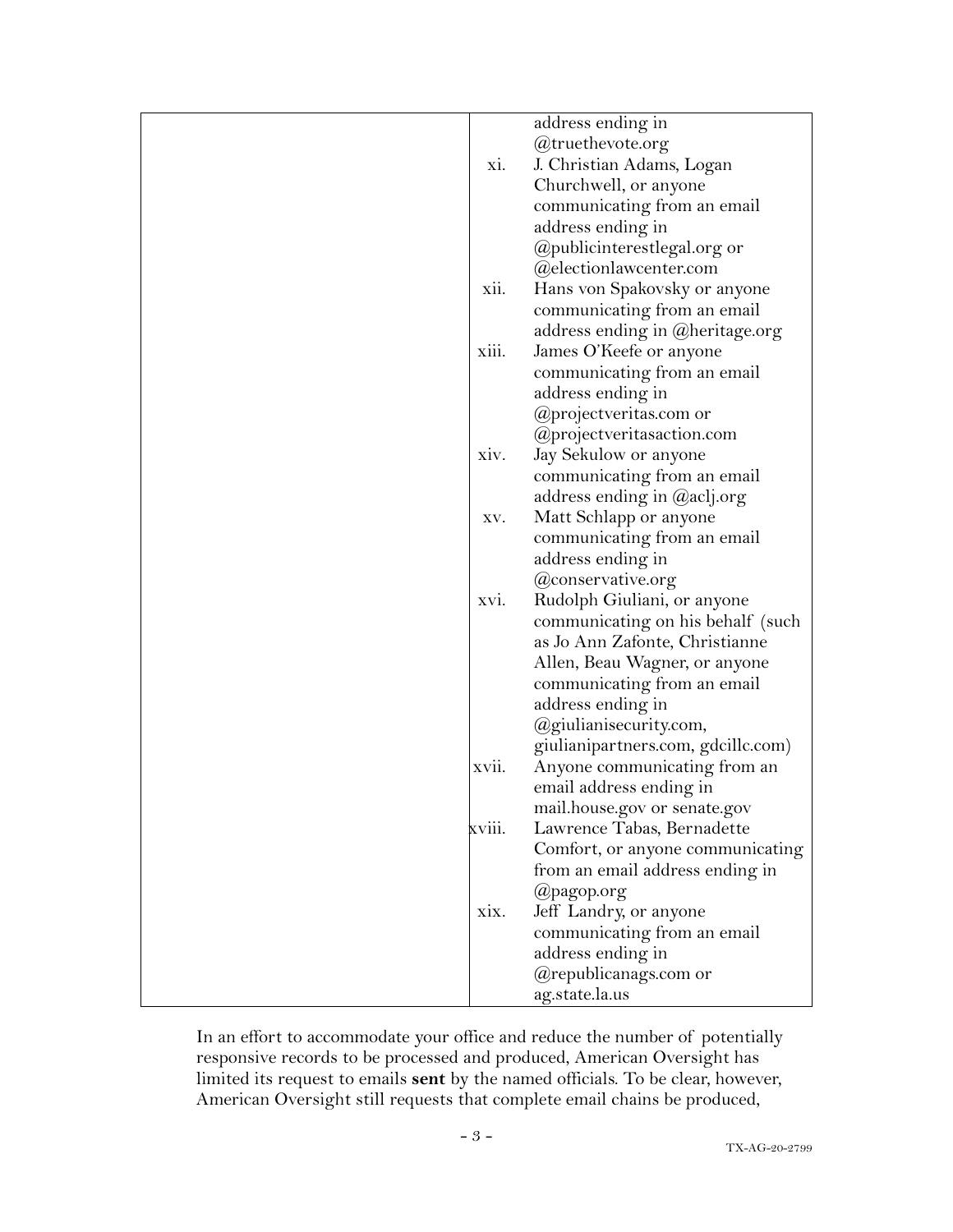displaying both sent and received messages. This means that both a custodian's response to an email and the initial received message are responsive to this request and should be produced.

Please provide all responsive records from October 27, 2020, through the date the search is conducted.

In addition, American Oversight insists that your office use the most up-to-date technologies to search for responsive information and take steps to ensure that the most complete repositories of information are searched. American Oversight is available to work with you to craft appropriate search terms. **However, custodian searches are still required; governmental authorities may not have direct access to files stored in .PST files, outside of network drives, in paper format, or in personal email accounts.**

Please search all records regarding official business. **You may not exclude searches of files or emails in the personal custody of your officials, such as personal email accounts.** Emails conducting government business sent or received on the personal account of a governmental authority's officer or employee constitutes a record for purposes of the Texas Public Information Act.1

In the event some portions of the requested records are properly exempt from disclosure, please disclose any reasonably segregable non-exempt portions of the requested records. If it is your position that a document contains non-exempt segments, but that those non-exempt segments are so dispersed throughout the document as to make segregation impossible, please state what portion of the document is non-exempt, and how the material is dispersed throughout the document. If a request is denied in whole, please state specifically that it is not reasonable to segregate portions of the record for release.

Please take appropriate steps to ensure that records responsive to this request are not deleted by your office before the completion of processing for this request. If records potentially responsive to this request are likely to be located on systems where they are subject to potential deletion, including on a scheduled basis, please take steps to prevent that deletion, including, as appropriate, by instituting a litigation hold on those records. To ensure that this request is properly construed, that searches are conducted in an adequate but efficient manner, and that extraneous costs are not incurred, American Oversight welcomes an opportunity to discuss its request with you before you undertake your search or incur search or duplication costs. By working together at the outset, American Oversight and your office can decrease the likelihood of costly and time-consuming litigation in the future.

Where possible, please provide responsive material in electronic format by email or in PDF or TIF format on a USB drive. Please send any responsive material being sent by mail to American Oversight, 1030 15th Street NW, Suite B255, Washington, DC

<sup>1</sup> Tex. Code § 552.002(a-2); *see also Adkisson v. Paxton*, 459 S.W.3d 761, 773 (Tex. App. 2015).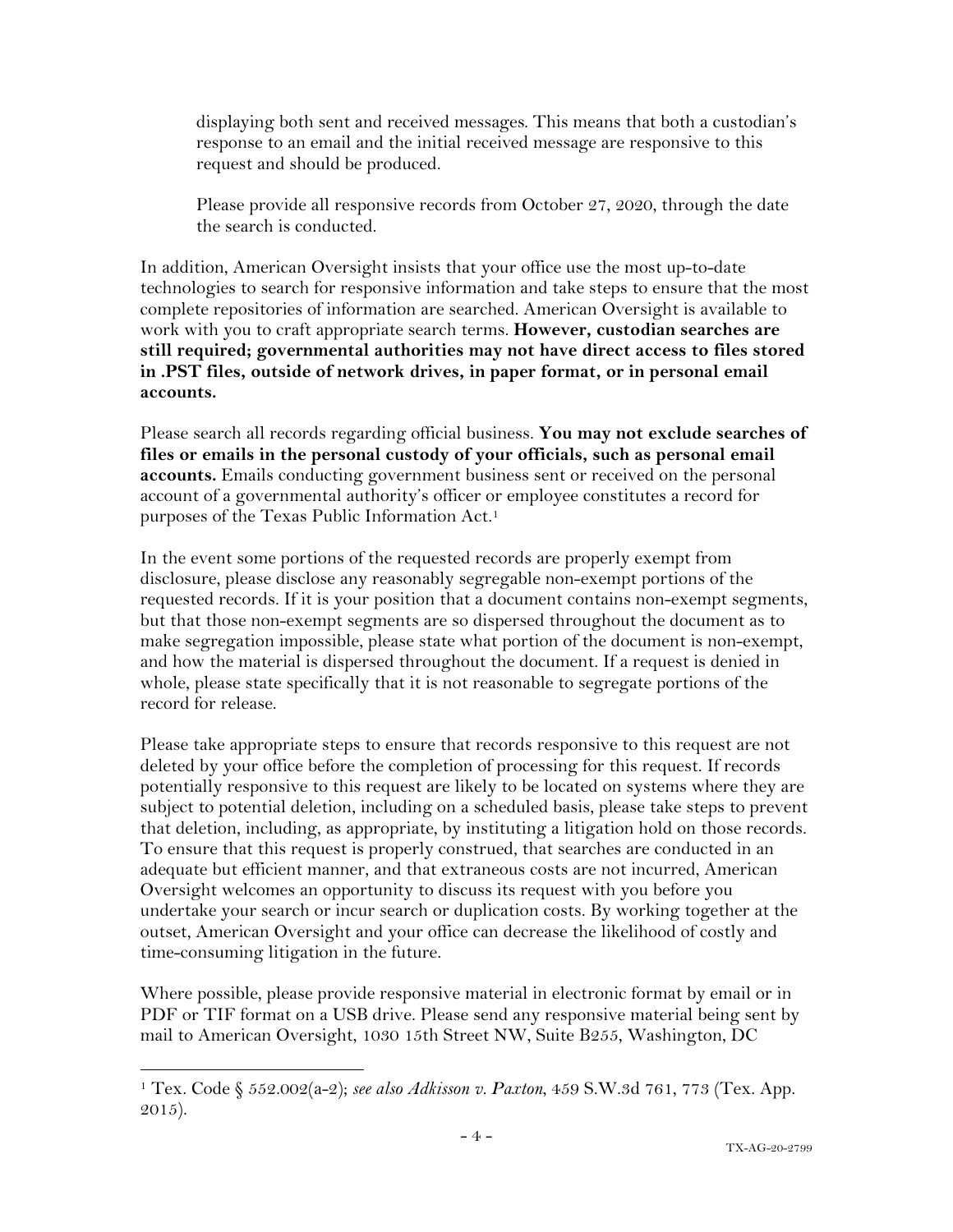20005. If it will accelerate release of responsive records to American Oversight, please also provide responsive material on a rolling basis.

# **Fee Waiver Request**

In accordance with Tex. Code  $\S 552.267(a)$ , American Oversight requests a waiver of fees associated with processing this request for records because such a waiver "is in the public interest because providing the copy of the information primarily benefits the general public." The requested records are directly related to the work of state officials, with the potential to shed light on the Attorney General's communications with groups engaged in purported election integrity efforts. Voting rights and election administration are of substantial public interest both in Texas and nationwide. Accordingly, release of records that may help the public understand the operations and activities of state officials is in the public interest.

Release of the requested records will primarily benefit the public.<sup>2</sup> As a  $501(c)(3)$ nonprofit, American Oversight does not have a commercial purpose and the release of the requested records is not in American Oversight's financial interest but is rather in the public interest. American Oversight is committed to transparency and makes the responses governmental authorities provide to public records requests publicly available. As noted, the subject of this request is a matter of public interest, and the public would benefit from an enhanced understanding of the government's activities through American Oversight's analysis and publication of these records. American Oversight's mission is to promote transparency in government, to educate the public about government activities, and to ensure the accountability of government officials. American Oversight uses the information gathered, and its analysis of it, to educate the public through reports, press releases, or other media. American Oversight also makes materials it gathers available on its public website and promotes their availability on social media platforms, such as Facebook and Twitter.<sup>3</sup>

American Oversight has also demonstrated its commitment to the public disclosure of documents and creation of editorial content through numerous substantive analyses posted to its website.<sup>4</sup> Examples reflecting this commitment to the public disclosure of documents and the creation of editorial content include the posting of records related to the organization's State Accountability Project covering voting rights issues in various states;<sup>5</sup> the posting of records related to an ethics waiver received by a senior Department of Justice attorney and an analysis of what those records demonstrated

<sup>2</sup> Tex. Code § 552.267(a).

<sup>&</sup>lt;sup>3</sup> American Oversight currently has approximately 16,360 followers on Facebook and 106,100 followers on Twitter. American Oversight, Facebook,

https://www.facebook.com/weareoversight/ (last visited Nov. 10, 2020); American Oversight (@weareoversight), Twitter, https://twitter.com/weareoversight (last visited Nov. 10, 2020).

<sup>4</sup> *News*, American Oversight, https://www.americanoversight.org/blog. 5 *State Accountability Project*, American Oversight,

https://www.americanoversight.org/state-accountability-project.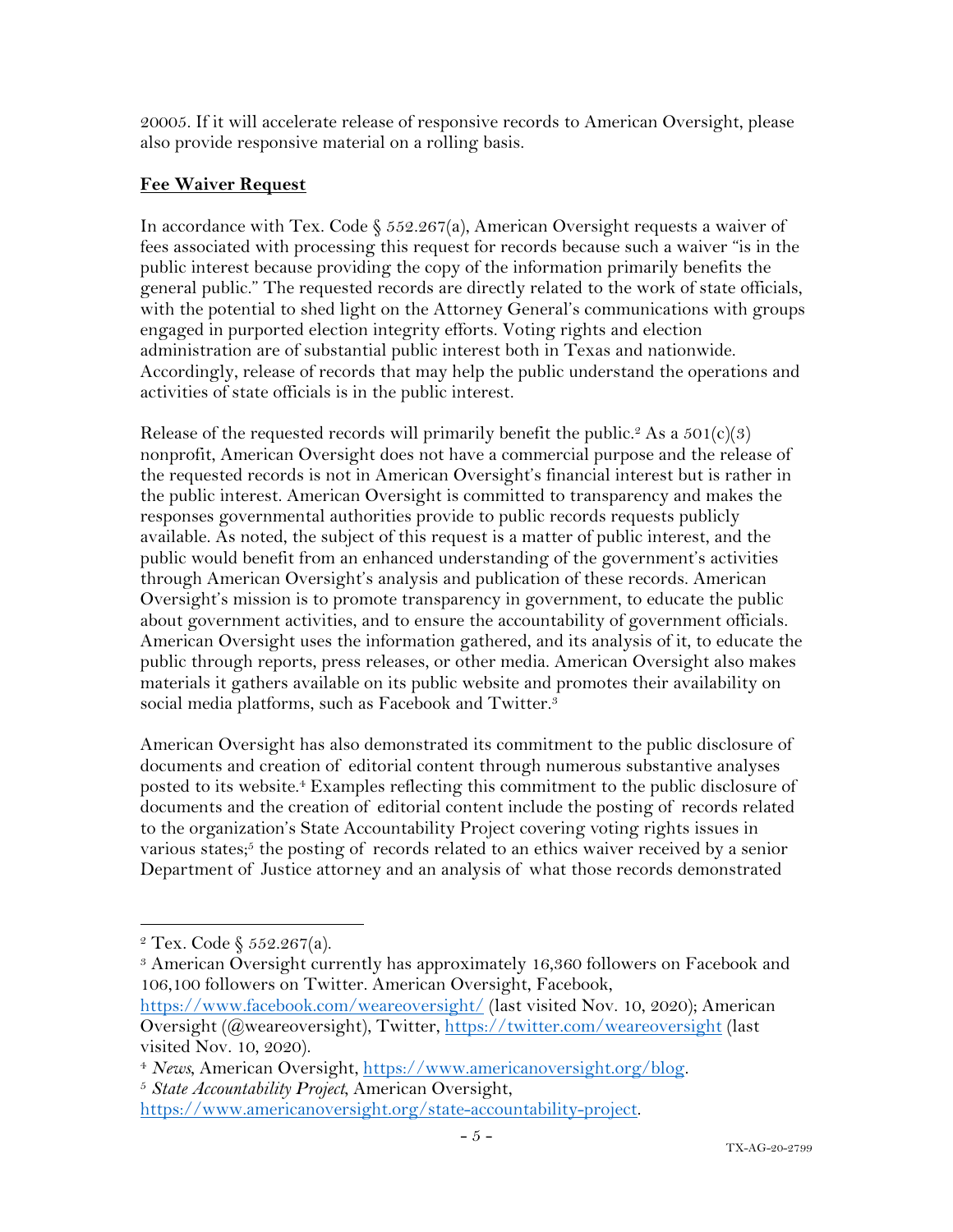regarding the Department's process for issuing such waivers;<sup>6</sup> posting records received as part of American Oversight's "Audit the Wall" project to gather and analyze information related to the administration's proposed construction of a barrier along the U.S.-Mexico border, and analyses of what those records reveal;7 posting records regarding potential self-dealing at the Department of Housing & Urban Development and related analysis;<sup>8</sup> posting records and analysis relating to the federal government's efforts to sell nuclear technology to Saudi Arabia;<sup>9</sup> and posting records and analysis regarding the Department of Justice's decision in response to demands from Congress to direct a U.S. Attorney to undertake a wide-ranging review and make recommendations regarding criminal investigations relating to the President's political opponents and allegations of misconduct by the Department of Justice itself and the Federal Bureau of Investigation.10

Accordingly, American Oversight qualifies for a fee waiver. If your office denies our request for a fee waiver, please notify American Oversight of any anticipated fees or costs in excess of \$40 prior to incurring such costs or fees.

### **Conclusion**

We share a common mission to promote transparency in government. American Oversight looks forward to working with your agency on this request. If you do not understand any part of this request, please contact Khahilia Shaw at records@americanoversight.org or (202) 539-6507. Also, if American Oversight's request for a fee waiver is not granted in full, please contact us immediately upon making such a determination.

<sup>6</sup> *DOJ Records Relating to Solicitor General Noel Francisco's Recusal*, American Oversight, https://www.americanoversight.org/document/doj-civil-division-response-noelfrancisco-compliance; *Francisco & the Travel Ban: What We Learned from the DOJ Documents*, American Oversight, https://www.americanoversight.org/francisco-thetravel-ban-what-we-learned-from-the-doj-documents.

<sup>7</sup> *See generally Audit the Wall*, American Oversight,

https://www.americanoversight.org/investigation/audit-the-wall; *see, e.g.*, *Border Wall Investigation Report: No Plans, No Funding, No Timeline, No Wall*, American Oversight, https://www.americanoversight.org/border-wall-investigation-report-no-plans-nofunding-no-timeline-no-wall. 8 *Documents Reveal Ben Carson Jr.'s Attempts to Use His Influence at HUD to Help His* 

*Business*, American Oversight, https://www.americanoversight.org/documents-revealben-carson-jr-s-attempts-to-use-his-influence-at-hud-to-help-his-business. 9 *Investigating the Trump Administration's Efforts to Sell Nuclear Technology to Saudi* 

*Arabia*, American Oversight, https://www.americanoversight.org/investigating-the-<br>trump-administrations-efforts-to-sell-nuclear-technology-to-saudi-arabia.

<sup>&</sup>lt;sup>10</sup> Sessions' Letter Shows DOJ Acted on Trump's Authoritarian Demand to Investigate Clinton, American Oversight, https://www.americanoversight.org/sessions-letter.